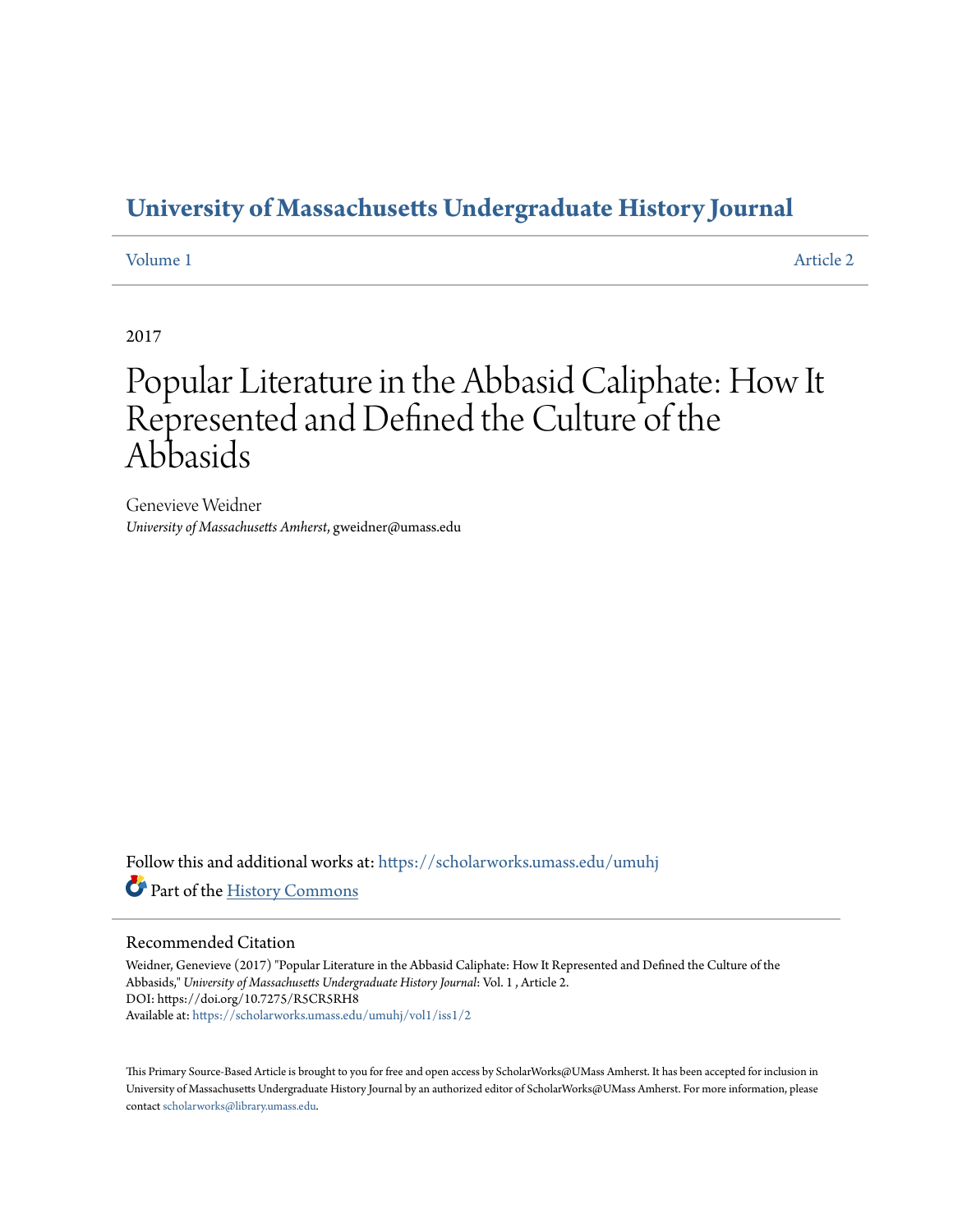### **Popular Literature in the Abbasid Caliphate: How it represented and defined the culture of the Abbasids**

The Abbasid Caliphate was an Islamic empire that existed from 750 to 1258 C.E. as it was centered in Baghdad and included much of the Middle East. Poetry and literature were significant ways that the Abbasids expressed their cultural values. Based on what the Abbasid poetry emphasized, it is clear that the Abbasid court valued the caliph's authority, entertainment, and the experience of proving knowledge through poetry recitation. Prose literature had a significant role in the Abbasid court as well. The didactic collection of prose stories entitled *Kalila and Dimna* exemplifies that the Abbasids enjoyed literature that gives instruction on behavior while providing entertainment*. The Arabian Nights* is another example of didactic prose, and it has similar messages that demonstrate how people should behave in the court. It also emphasizes everyday behavioral expectations and people's duty to revere God. warfare. The poetry and literature from the Abbasid Caliphate exemplify different ways to understand eras in history. To learn about a society, it is helpful to study literature, not just wars and politics. Literature shows how society develops, and shows what societal norms and values are.

Even before the influence of Islam, the tradition of poetry was well established in the Middle East. Participants of the trade fairs recited poetry that either praised or criticized others at Mecca's annual trade fair. Therefore, poetry was a public experience, where Arabs were used to judging the quality of the spoken word.<sup>1</sup> Praise poetry existed within the tribes, because poets

<sup>1</sup> Bonebakker, S.A "*Adab* and the concept of *belles lettres,*" in *The Cambridge History of Arabic Literature*, ed. Julia Ashtiany, T.M. Johnstone, J.D. Latham, R.B. Serjeant, and G. Rex Smith (Cambridge: Cambridge University Press, 1990), 20.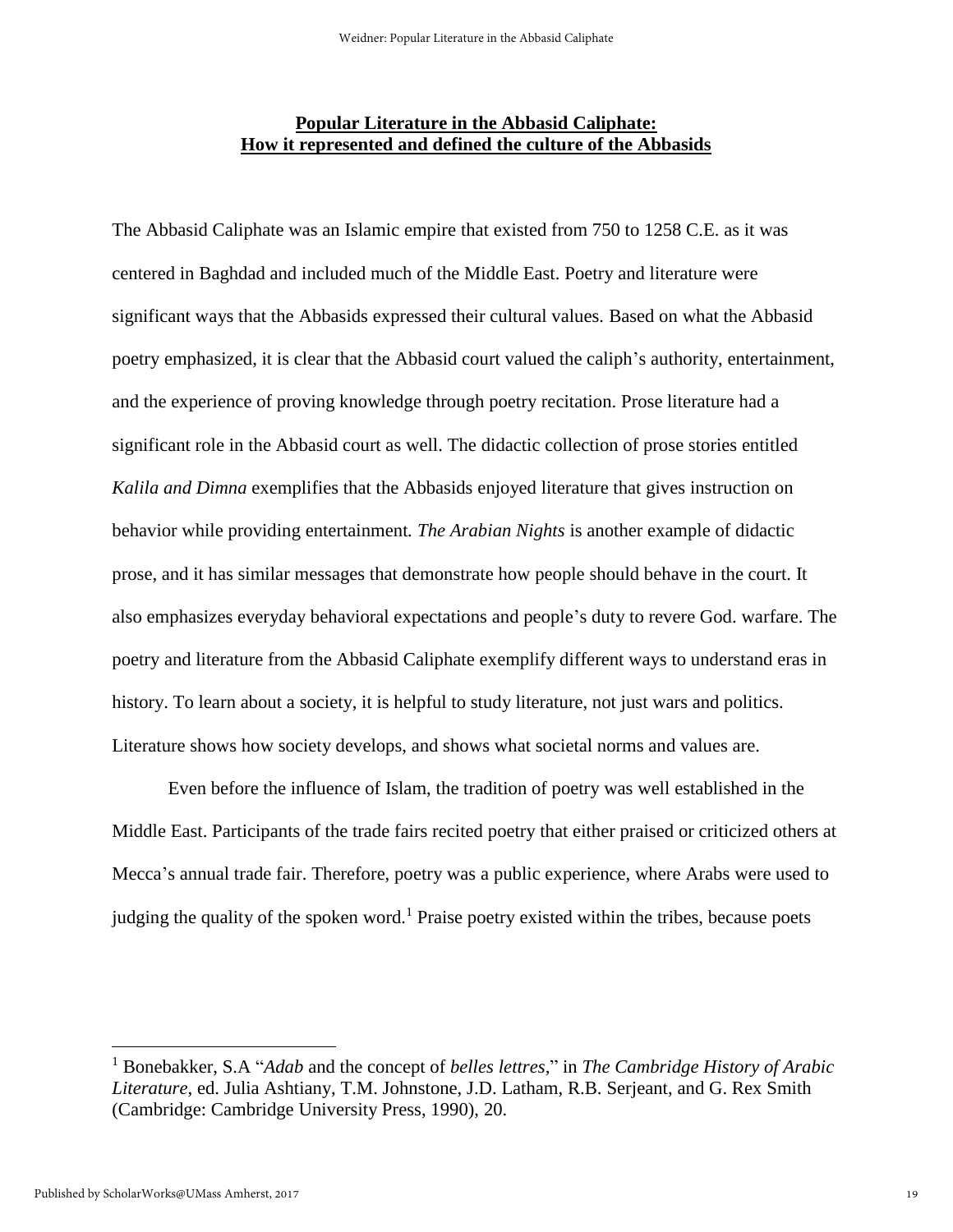praised the strength of tribal leaders.<sup>2</sup> Poetry demonstrated the importance of praising others, especially tribal leaders, to affirm their leadership and control within the tribe. The experience of poetry reflected Arab culture, even before Islam influenced the region. As the centralized caliphate began to replace tribal organizations as the main form of government, poetry became a significant part of the Abbasid court. Praise poetry, once directed at tribal leaders, shifted to revere kings, caliphs, and other leaders within the court. Litterateurs were people who recited and memorized poetry, and they quickly became a very elite class. They clustered around the caliph, and while they knew many forms of poetry, they were rewarded financially for their praise poetry of the royalty. Praise poets would venerate their leaders by complimenting their strength, courage, and generosity. Even if the praise was exaggerated, it demonstrates that the royalty valued spreading their reputation through the spoken word.3 This indicates that one of the main functions of praise poetry was to spread the king's legitimacy of authority.

There were several forms of poetry that were controversial, but were still circulated throughout the Abbasid courts because of their entertainment factor. Like praise poetry, love poetry was also popular before the influence of Islam.<sup>4</sup> Often times the subject of the poem, or the beloved, would be unattainable and be portrayed as cruel while the author suffers. Some authors would be extremely graphic with their sexual desires, but this was less common within the court.<sup>5</sup> While "unhappy love was fashionable," many poets who based their careers on

<sup>2</sup> Hugh Kennedy, "Poetry and Power in the Early Abbasid Court." in *When Baghdad Ruled The Muslim World,* (Cambridge: Perseus Book Group, 2004), 113.

<sup>&</sup>lt;sup>3</sup> Kennedy, "Poetry and Power," 114.

<sup>4</sup> Kennedy, "Poetry and Power," 115.

<sup>5</sup> A. Hamori, "Love Poetry (ghazal)," in *The Cambridge History of Arabic Literature*, ed. Julia Ashtiany, T.M. Johnstone, J.D. Latham, R.B. Serjeant, and G. Rex Smith (Cambridge: Cambridge University Press, 1990), 216.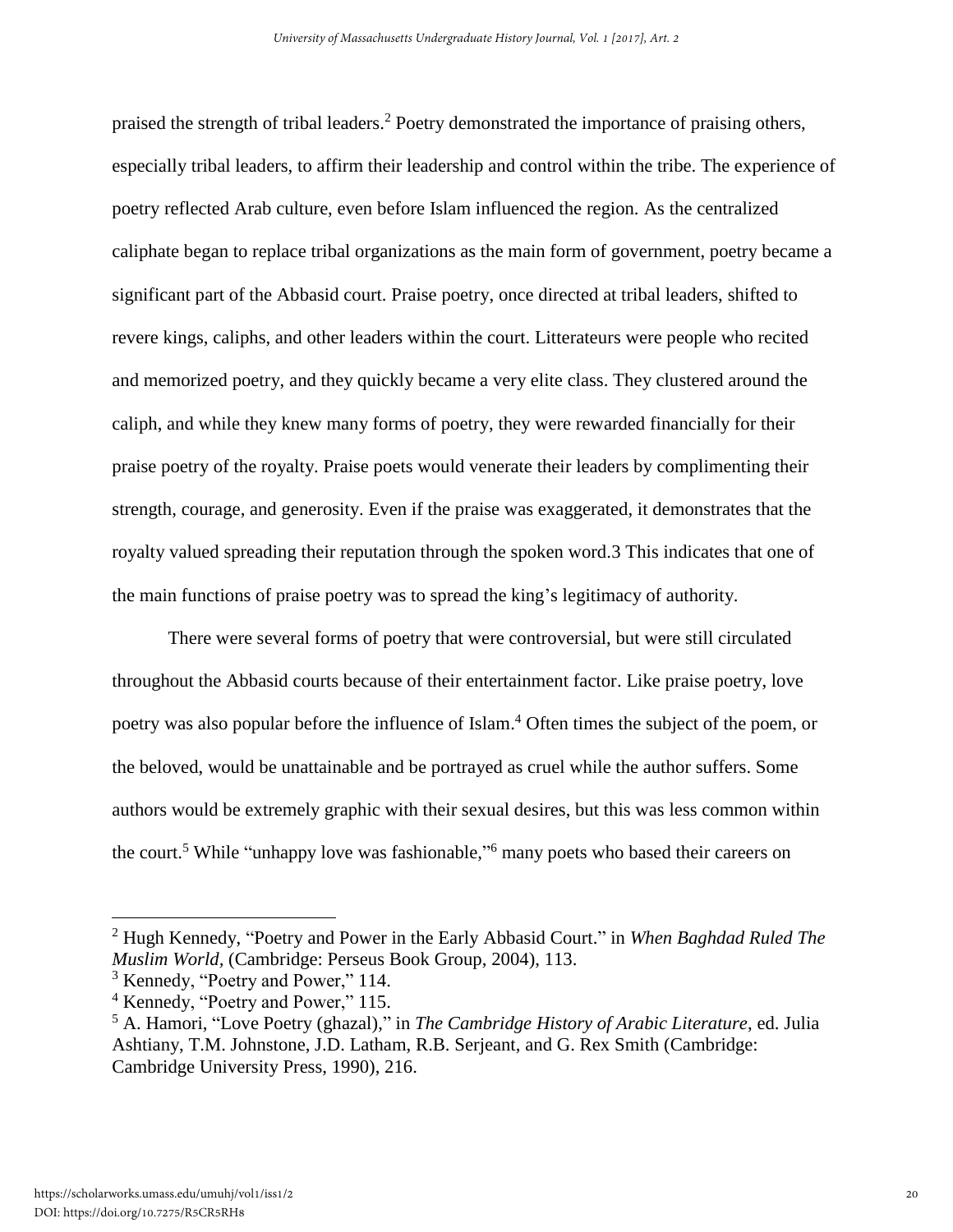entertaining the court hesitated to recite graphic poetry. Abu Nuwwas was an exception this,<sup>7</sup> but most litterateurs preferred to focus on entertaining the people of the court with less controversial genres of poetry.<sup>8</sup> This demonstrates that many poets felt poetry within the court's purpose was to entertain the royalty, and was not intended to be controversial or graphic. This did not mean that graphic love poetry did not exist, but that the role of poetry within the court was to entertain the royalty first.Wine poetry was also popular in the Abbasid courts. Wine poetry was controversial among pious Muslims, because the Quran forbade alcohol consumption.<sup>9</sup> It is that reason that wine poetry would often "twist and melt into the erotic."<sup>10</sup> Abu Nuwwas is well known for his wine poetry, and he was clearly aware that he sinned. He wrote "Sing to me, Sulayman, and give me wine to drink; serve me a goblet to distract me from the muezzin's call."<sup>11</sup> Wine poetry was popular in the Abbasid courts, but most likely for the entertainment factor.<sup>12</sup> Since wine poetry was circulated through the court, it likely does not demonstrate the actions of most Muslims at this time, but suggests that they valued entertainment in the court setting.

Another popular form of poetry within the court was hunting poetry. The caliph and his men would enjoy spending the day hunting, where they would impress one another with their

 $<sup>6</sup>$  Kennedy, 117.</sup>

 $<sup>7</sup>$  Kennedy, 117.</sup>

<sup>8</sup> Hamori, 215.

 $9$  Kennedy, 122.

 $10$  Kennedy, 123.

<sup>11</sup> F. Harb, "Wine Poetry (khamriyyat)" in *The Cambridge History of Arabic Literature*, ed. Julia Ashtiany, T.M. Johnstone, J.D. Latham, R.B. Serjeant, and G. Rex Smith (Cambridge: Cambridge University Press, 1990), 230.  $12$  Harb, 231.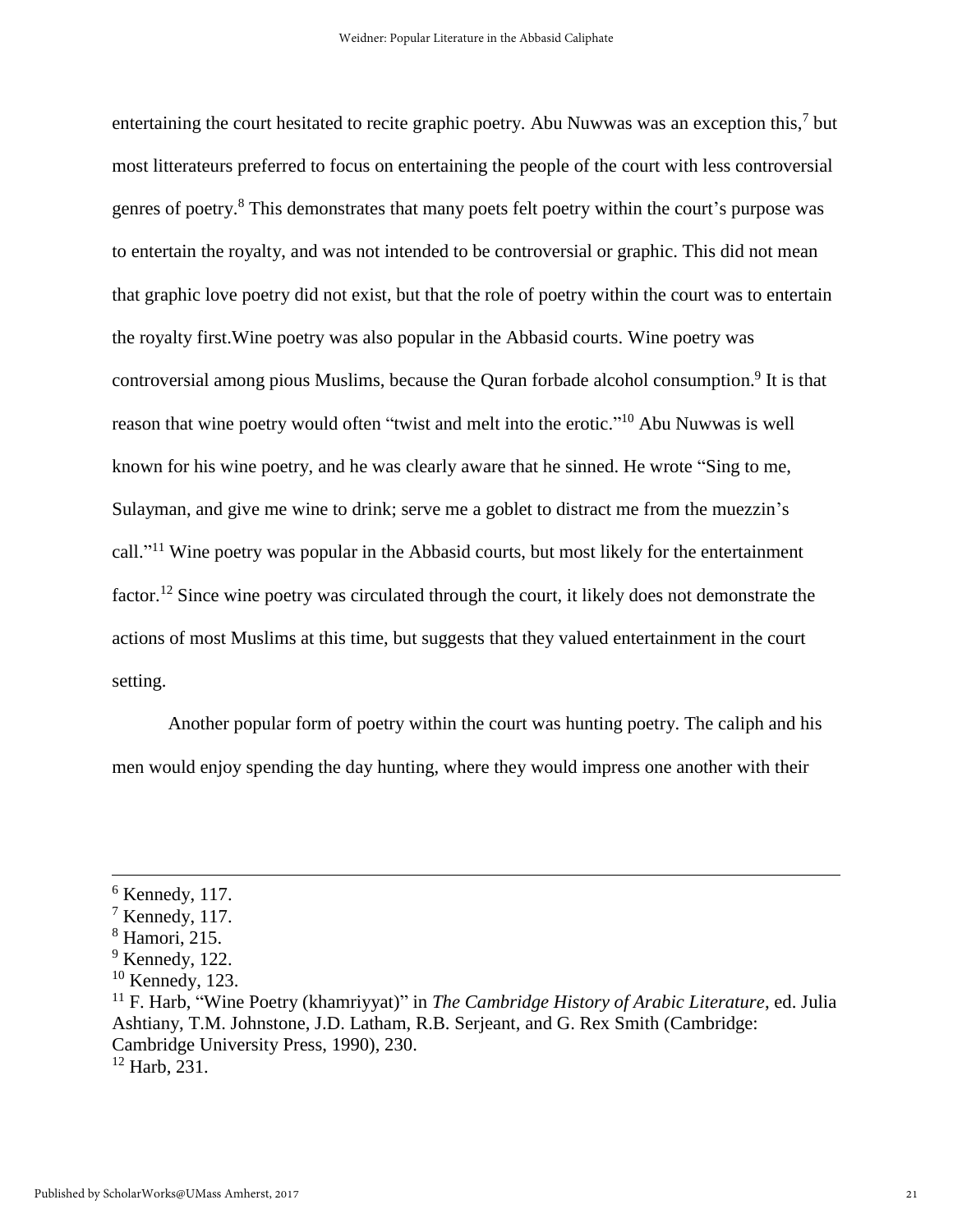hunting skills. At night, the men recited poetry about the hunt they went on, called *tardiyyah.<sup>13</sup>* Hunting poetry often was full of complex and sophisticated language. Abu Nuwwas wrote much hunting poetry in his collection of poems called the *Diwan,* which are full of complex metaphors and poetic devices.<sup>14</sup> Another poet named Ibn al-Mu'adhdhal wrote lengthy hunting poetry in the complex *rajaz* metre (*urjuzah*). This exemplifies the exclusivity of hunting poetry. A person had to be affluent enough to hunt for pleasure. The complex language of hunting poetry also suggests that only the very elite and educated could understand and appreciate hunting poetry. This proves that the role of hunting poetry in the court was to not only to provide entertainment, but also to affirm the wealth and status of those who were elite enough to experience this style of hunting. The shared tradition of poetry suggests that the Abbasids valued entertainment and praise in the court setting. While primary documents would explain why the court structure existed and operated in the Abbasid caliphate, it cannot fully demonstrate the values that most of the people in the courts had. The values described in the popular court poetry shows the culture of the Abbasids in a way that other primary documents cannot demonstrate.

Prose was also popular within the Abbasid courts, because many stories had the dual purpose of being entertaining and didactic. One of the most popular works was *Kalila and Dimna*. *Kalila and Dimna* is a collection of stories, originally written in Sanskrit, that have been attributed to a third-century Indian scholar named Vishnu Sharma.<sup>15</sup> Around 750 C.E., the Persian writer Ibn al-Muqaffa translated the stories into Arabic. This allowed the work to be

<sup>13</sup> G. Rex Smith, "Hunting Poetry (tardiyyat)" in *The Cambridge History of Arabic Literature*, ed. Julia Ashtiany, T.M. Johnstone, J.D. Latham, R.B. Serjeant, G. Rex Smith (Cambridge: Cambridge University Press, 1990), 167. <sup>14</sup> Smith, 168.

<sup>15</sup> Paul Lunde, "Kalila wa-Dimna, in "*Muslim Heritage*, n.d. Accessed October 12, 2016.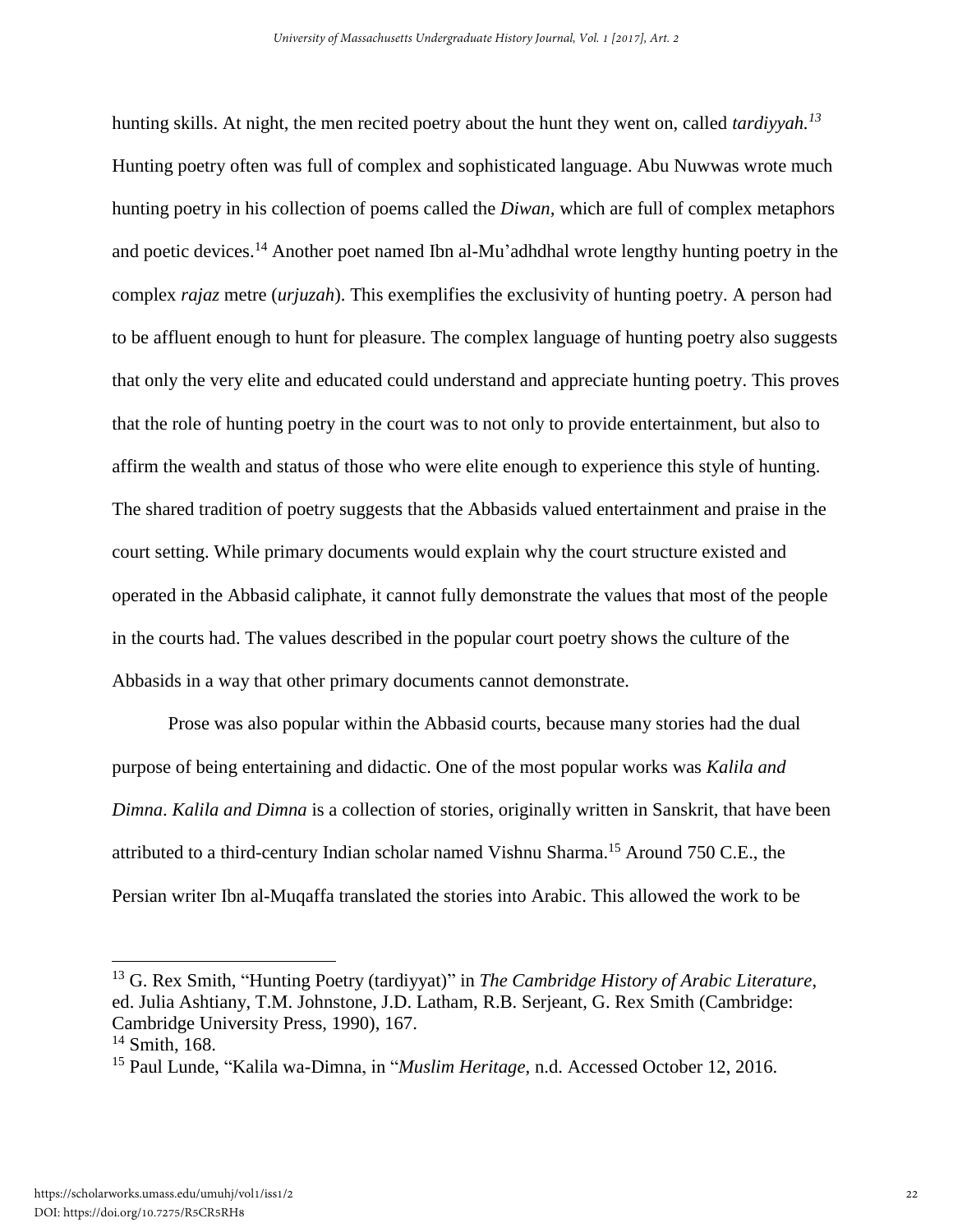circulated throughout the Arab world, as the Abbasid influence increased through trade and other interactions. <sup>16</sup> *Kalila and Dimna* embodies popular values at this time, such as friendship, dedication to family, and revering royalty. The stories were meant to advise and entertain at the same time. Part of the reason the stories were so popular was because they provided entertainment while exemplifying proper behavior.

As an example of didactic literature, *Kalila And Dimna* was intended to entertain and instruct the audience. Ibn al-Muqaffa likely intended for the readership of his translation to be the elite in the Abbasid courts.<sup>17</sup> In many ways, *Kalila and Dimna* provided an alternative to Islamic legal texts on proper behavior in society. Most of the stories focus on court life through allegories of animals behaving like humans. The framework and structure of these stories are complicated, because there are multiple stories being told within the stories. The animals tell each other stories and explicitly state the moral of each story, so the reader can discern the proper behavior from the example of the characters in each story.

Since most of the stories focus on how to behave in the court or around the king, the fables demonstrate the role of the king and how one should behave. For example, one of the main stories focuses on a pair of Jackals who are brothers, named Kalila and Dimna. They are both servants to the king lion. The king had been hiding in his cave for days because a strange bull had been pacing outside, and the king was not sure if it was a threat. Dimna decides to talk to the Bull and alerts him that he was making the king nervous, and this territory does in fact

<sup>16</sup> Andrew J. Lane, "Writing and Transmitting in the Beginning of Islam", *Wayback Machine Internet Archives.* Accessed October 12, 2016.

<sup>17</sup> J.D. Latham, "Ibn al-Muqaffa and early Abbasid Prose," in *The Cambridge History of Arabic Literature*, ed. Julia Ashtiany, T.M. Johnstone, J.D. Latham, R.B. Serjeant, and G. Rex Smith (Cambridge: Cambridge University Press, 1990), 52.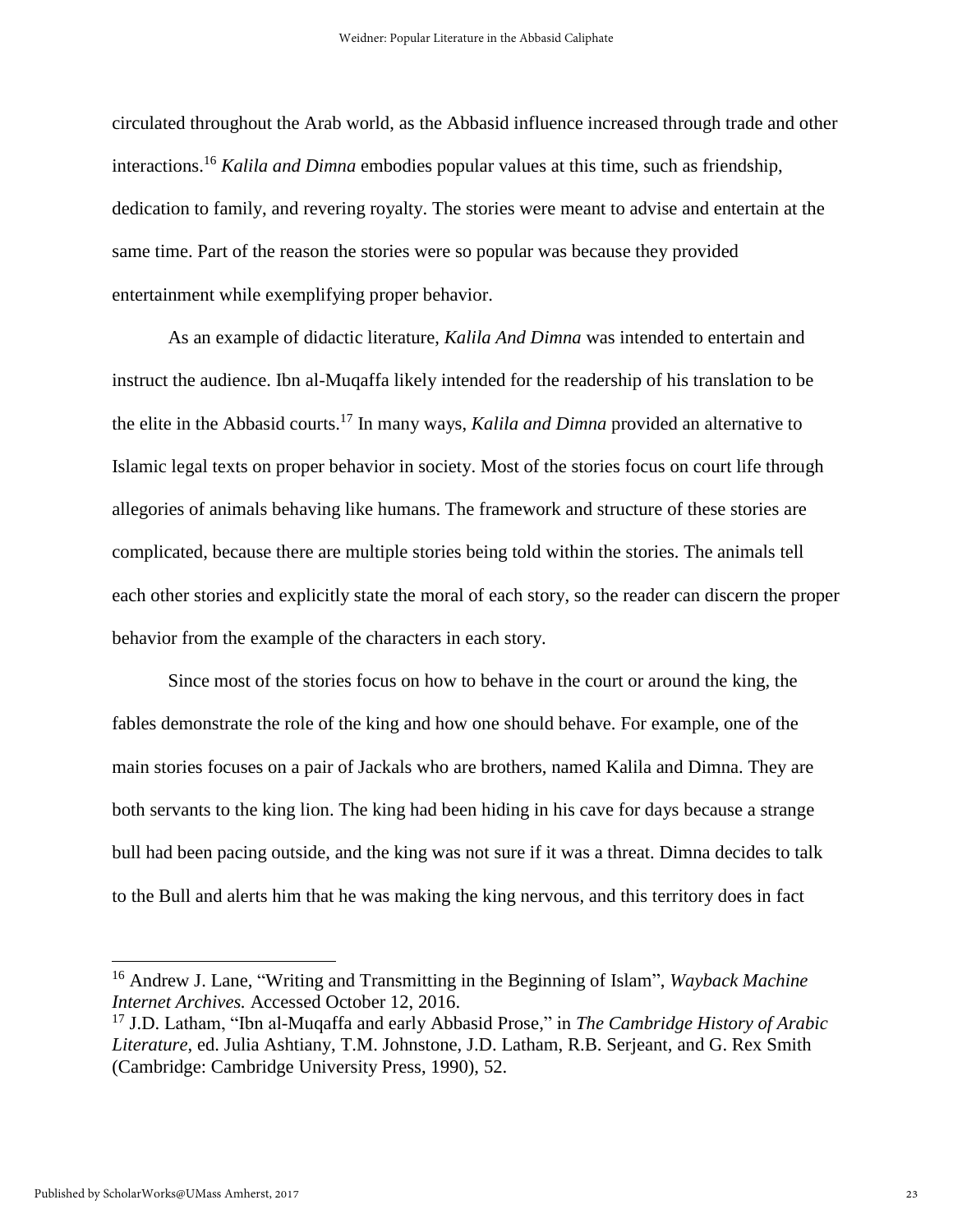belong to the King. Dimna brings the Bull and the king together, and once the Bull (named Schanzabeh) has a chance to declare that he was simply lost and lonely, the king welcomes him into the court and names him the "Duke of Beef."<sup>18</sup> The moral of this story is clearly that one should not be afraid of rulers if they have done nothing wrong. A just ruler will welcome honest, good people into the court if they treat the ruler's authority with respect.

In another story, Dimna becomes jealous of the king lion's budding friendship with Schanzabeh the Bull, because Dimna used to be the king's most trusted advisor. He tricks the king and the bull into thinking that they are both secretly plotting to kill each other, which leads to a fight in which the king kills the bull. Kalila is furious with Dimna, and despite all of Kalila's attempts to convince Dimna that this was wrong through story telling; Dimna deceives the king and the bull anyways. After the death of the bull, Kalila declares to Dimna, "throwing away the life of a friend and risking the life of The King? Why – who can trust you now? … I don't want you as a brother. I disown you!"<sup>19</sup> Dimna tries to later convince the king that killing the bull was justified, because "an innocent beast [would not have] challenged [him] so!"<sup>20</sup> Despite Dimna's attempts to console the king, the king retreated to his cave, after which the storyteller said, "and while some did, others did not live happily ever after."<sup>21</sup> The message of the story is that if someone betrays and lies to a ruler for selfish reasons, it will only end in hurting the ruler and hurting all other relationships. A servant to the king should always be honest, loyal, and should put all selfish impulses aside for the sake of the king.

<sup>18</sup> *Kalila and Dimna*, ed. Ramsay Wood (Rochester: Inner Traditions International, 1980), 60.

<sup>19</sup> *Kalila and Dimna*, 175.

<sup>20</sup> *Kalila and Dimna*, 182.

<sup>21</sup> *Kalila and Dimna*, 182.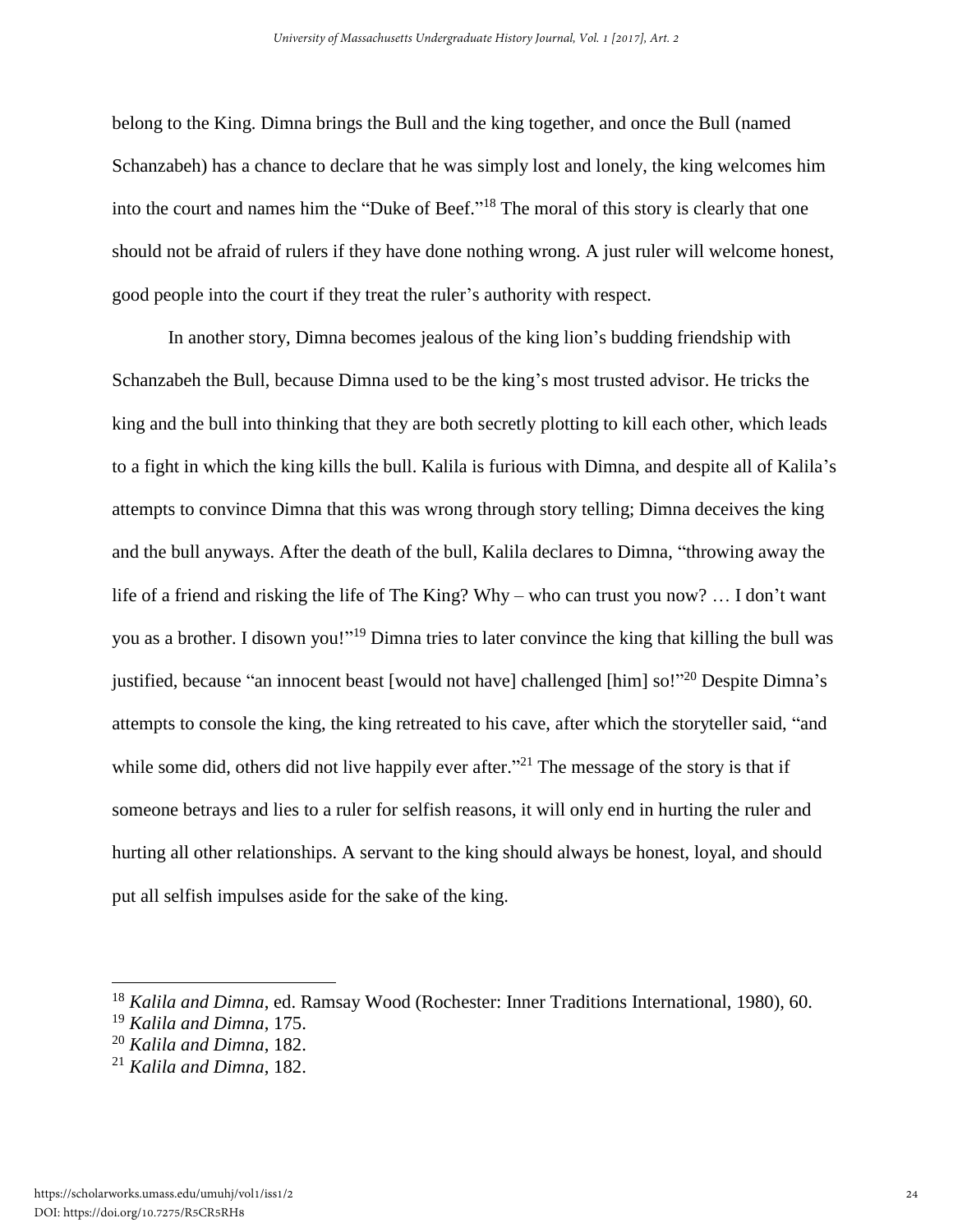The stories also suggest how a king should treat his people. The original frame story of this piece of literature focuses on a Doctor named Bidpai and a king named Dabschelim. Bidpai is imprisoned after telling the king about how many of his people are suffering due to his poor leadership. However, the king later goes on a quest to find treasure and finds a letter from King Houschenk, which contains a clear list of instructions on how to behave as king, such as "always be merciful" or "never produce harm or injury of any person."<sup>22</sup> After reading this letter, the king decides to listen to Bidpai's stories and even promises to "take care of him".<sup>23</sup> This perpetuates the idea that a king should be attentive and merciful to their people, and to not let corruption or greed get in the way of their duty to govern. Set through the example of Dabschelim and Bidpai, it is clear that a king is expected to respect his people if he wishes to earn his people's respect for him.

*Kalila and Dimna* also demonstrates how people should treat one another on a daily basis. The morals implied from many of these stories often do not have anything to do with a ruler or a court, but are just instructions on how everyone should treat each other. For example, during a story called "the Dervish and the Thief", a dervish watches a lot of lying and deceit, such as being robbed and witnessing adultery and murder. He is present for a trial in which an innocent person will be blamed for many of these crimes, but the dervish tells the judge what actually happened, and then states, "and from all this story one short lesson can be learned: those who indulge in greed (whatever its disguise) cannot hope for the influence of good."<sup>24</sup> This message can be applicable to anyone, and implies that good behavior is desirable without

<sup>22</sup> *Kalila and Dimna*, 17-20.

<sup>23</sup> *Kalila and Dimna*, 43.

<sup>24</sup> *Kalila and Dimna*, 76.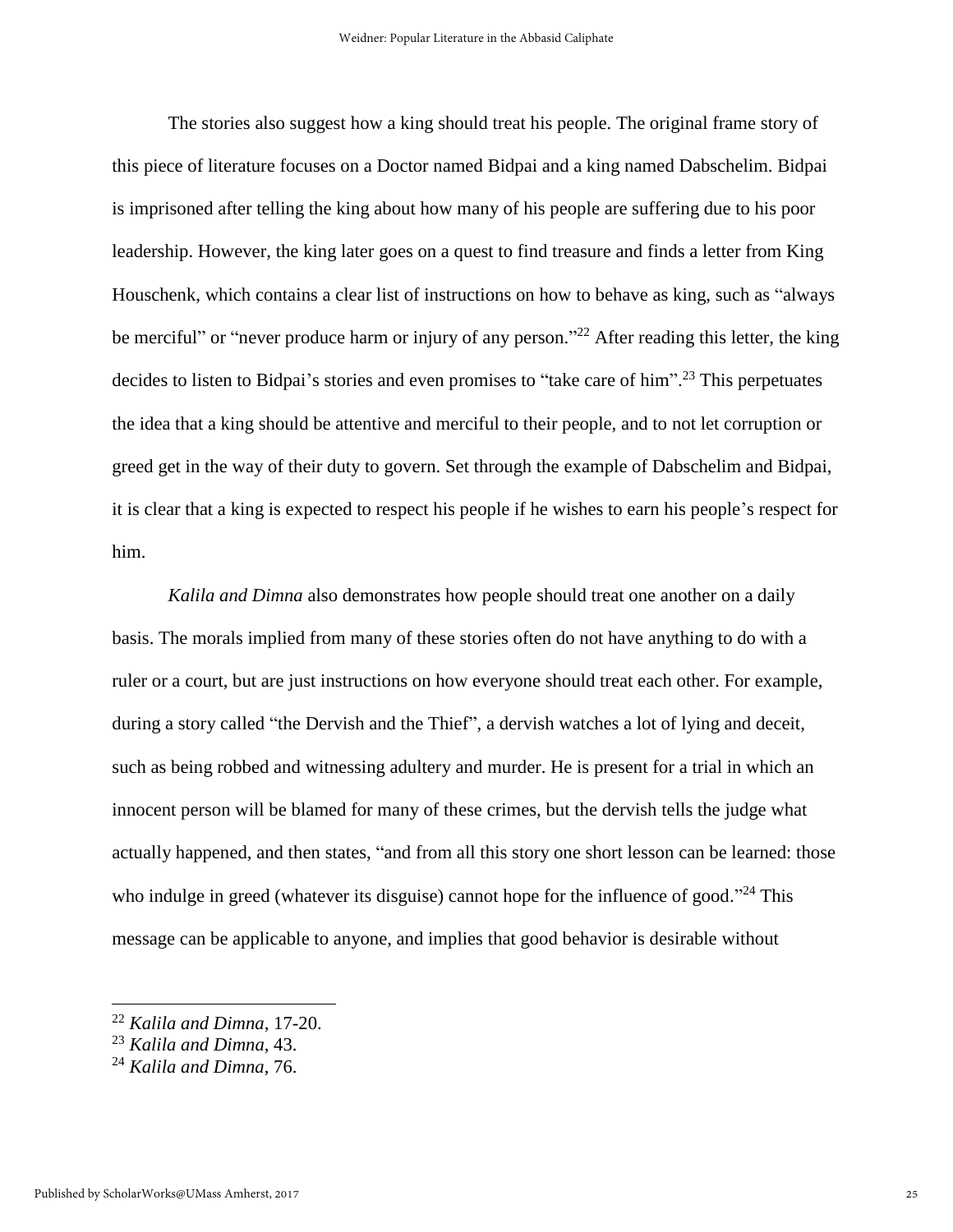referring to court life. *Kalila and Dimna* demonstrates how specific cultural values of the Abbasids. Because so many people appreciated and reiterated these stories, it can be assumed that the values in these stories were also appreciated and expected in Abbasid society. Since a large population of people appreciated these stories, it gave a clearer picture of the cultural values

*The Arabian Nights* is another work of prose that was popular during the Abbasid Caliphate. It is a compilation of stories from Persian, Mesopotamian, Indian, Jewish, and Egyptian sources. Most of these tales were collected in the  $10<sup>th</sup>$  century, but many stories have since been added and adapted over time.<sup>25</sup> The framework for the rest of the stories is about a king named Shahrayar. When his wife is unfaithful, he kills her and takes a new wife each night, but ends up killing each wife out of fear that she will be unfaithful as well. The vizier's daughter Shahrazad volunteers to marry the king, and she says this will "either succeed in saving the people [or I will] perish and die like the rest."<sup>26</sup> Shahrazad prevents the king from killing her by telling him pieces of stories each night with the promise of the conclusion of each story if she can stay alive for the next night. With the help of Shahrazad's sister Dinarzad, who expresses interest in each of her stories and begs Shahrazad to tell the rest of the stories the next night, Shahrazad successfully maintains the king's interest and therefore keeps herself alive until the king falls in love with her. *The Arabian Nights* reflects the Abbasid culture in this time period because it shows what the Abbasids valued, such as reverence for royalty, reverence for God, and the proper place and behavior of each person in society.

<sup>25</sup> Hussain Haddawy, introduction to *The Arabian Nights*, translated by Hussain Haddawy (New York: W.W. Norton & Company, 1990), xiii. <sup>26</sup> *The Arabian Nights,* 15.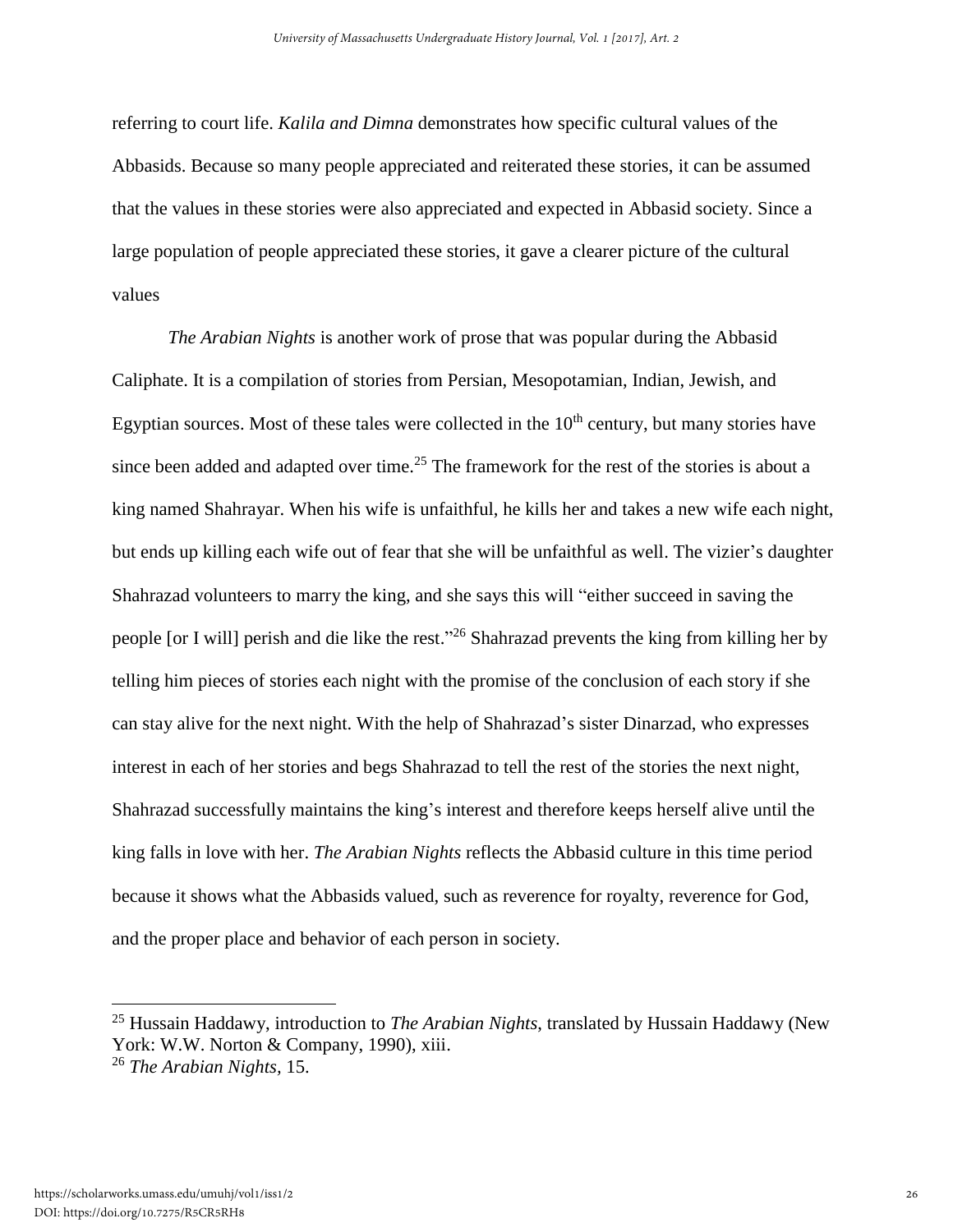Many of the stories suggested that the people living in the calphate should revere the caliph's authority. For example, during "The Porter and the Three Ladies", Harun al-Rashid, the fifth Abbasid caliph, and his vizier Ja'far enter the story as two of the main characters. They join a house party disguised as merchants, so their presence does not alarm any of the other characters in the story. As the night went on, two of the women hosting the party turned into dogs, and a third woman was forced to beat them. When the caliph and the vizier leave for the evening, the caliph is curious about the three women's terrifyingly erratic behavior. The caliph orders the vizier to bring them to his palace and tell their stories.<sup>27</sup> When the characters in the story realize they hosted the caliph and his vizier, they were overcome with gratitude and joy for having such an honor. Shahrazad said in her storytelling, "the people marveled at the Caliph's wisdom, tolerance, and generosity and, when all the fact were revealed, recorded these stories."<sup>28</sup> According to Haddawy (the editor of this version), Harun al-Rashid's rule of the Abbasid Caliphate "is considered to be the golden age of the Arab empire, and his court in Baghdad is idealized in 'Nights'."<sup>29</sup> "The Tale of the Porter and the Three Ladies" exemplifies the idea that the caliph deserved reverence, especially in the case of Harun al-Rashid.

Many stories emphasize the reverence for God. One example of this is during Shahrazad's "Tale of the King's son and the She-Ghoul", when a fisherman was tricked by a demon to release him from a jar. The fisherman said "Spare me, and God will spare you; destroy me, and God will destroy you."<sup>30</sup> Since the Demon represents evil he ignores these words, but the fisherman later tricks the demon back into the jar. The moral of this story is that those who

<sup>27</sup> *The Arabian Nights*, 161.

<sup>28</sup> *The Arabian Nights*, 181.

<sup>29</sup> Hussain Haddawy, footnote in *The Arabian Nights*, 94.

<sup>30</sup> *The Arabian Nights*, 59.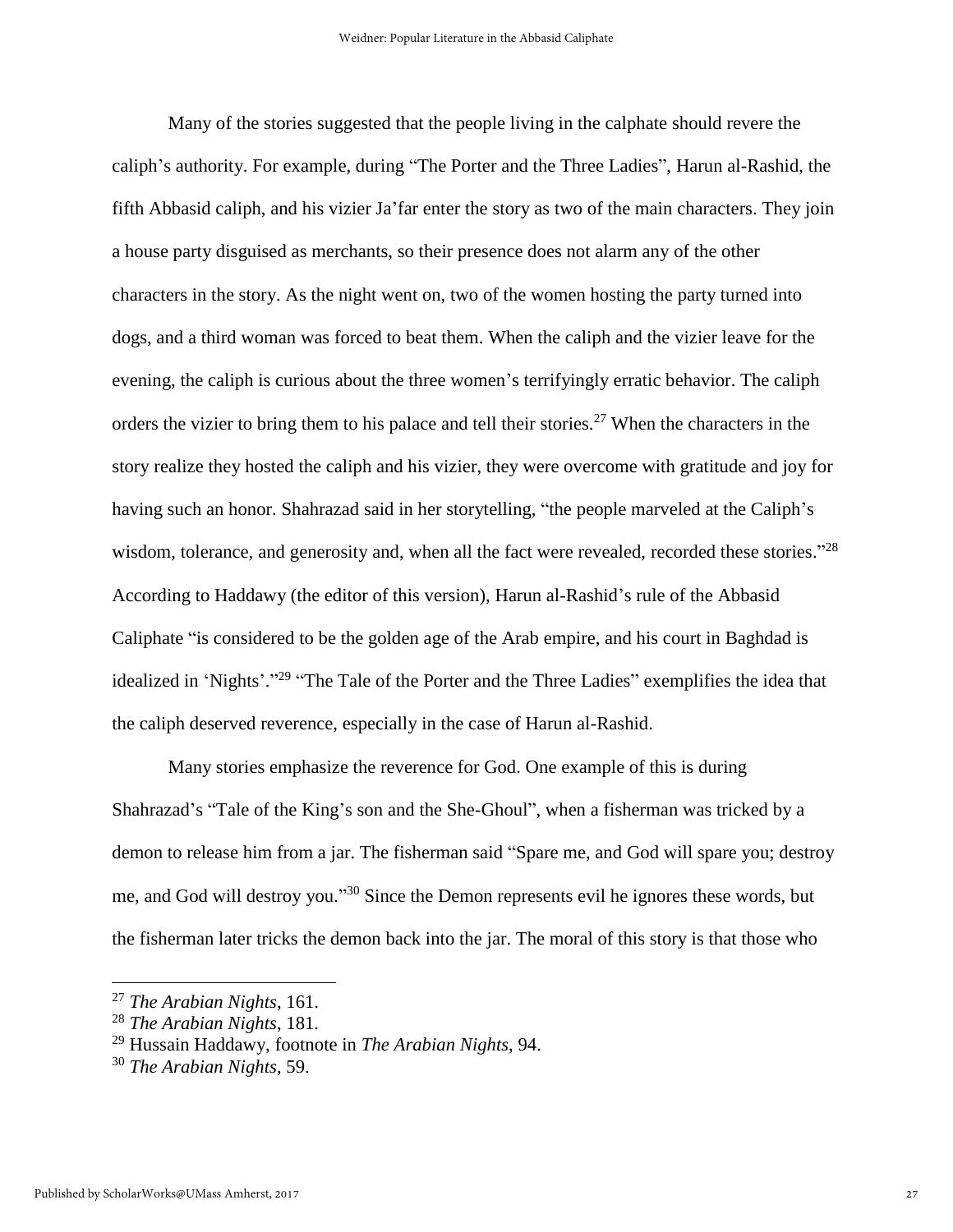revere God and follow Him will end up protected and safe from danger. This exemplifies the importance of religious belief among at least some Muslims in this time period. Since there is evidence of religious reverence in this story, it is implied that some of the Abbasids used these stories as a way to emphasize and teach morals, such as obedience to God.

Like *Kalila and Dimna,* the stories in *The Arabian Nights* had morals that could apply to the average person. For example, when Shahrazad tells her father the vizier that she wishes to marry the king, he responds, "Daughter, He who misbehaves ends up in trouble, and He who considers not the end, the world is not his friend. As the popular saying goes, 'I would be sitting pretty, but for my curiosity.' I am afraid that what happened to the donkey and the ox will happen to you."<sup>31</sup> The vizier then goes on to describe the mistakes of the donkey and the ox, which is a metaphor for how Shahrazad's naivety will lead to her death. The vizier uses a story to show why Shahrazad should not only should avoid the king, but should listen to her father. This highlights the concept of obedience to the family, and also acting sensibly.

Other societal ideas about behavior appear in the frame story, though not all of them are positive. King Shahrayar is portrayed as wealthy, impulsive, and bloodthirsty. For example, after his first wife was unfaithful, "King Shahrayar grabbed his sword, brandished it, and, entering the palace chambers, killed everyone of his slave girls and replaced them with others. He then swore to marry for one night only and kill the women the next morning, saying, 'there is not a single chaste woman anywhere on the face of the earth.<sup>'"32</sup> He is clearly affluent enough to purchase female slaves, and then murder them out of fear that they will not be faithful. When he kills his new wife every night, he is characterized as impulsive, psychotic, and bloodthirsty. However,

<sup>31</sup> *Ibid*., 15.

<sup>32</sup> *Ibid*., 14.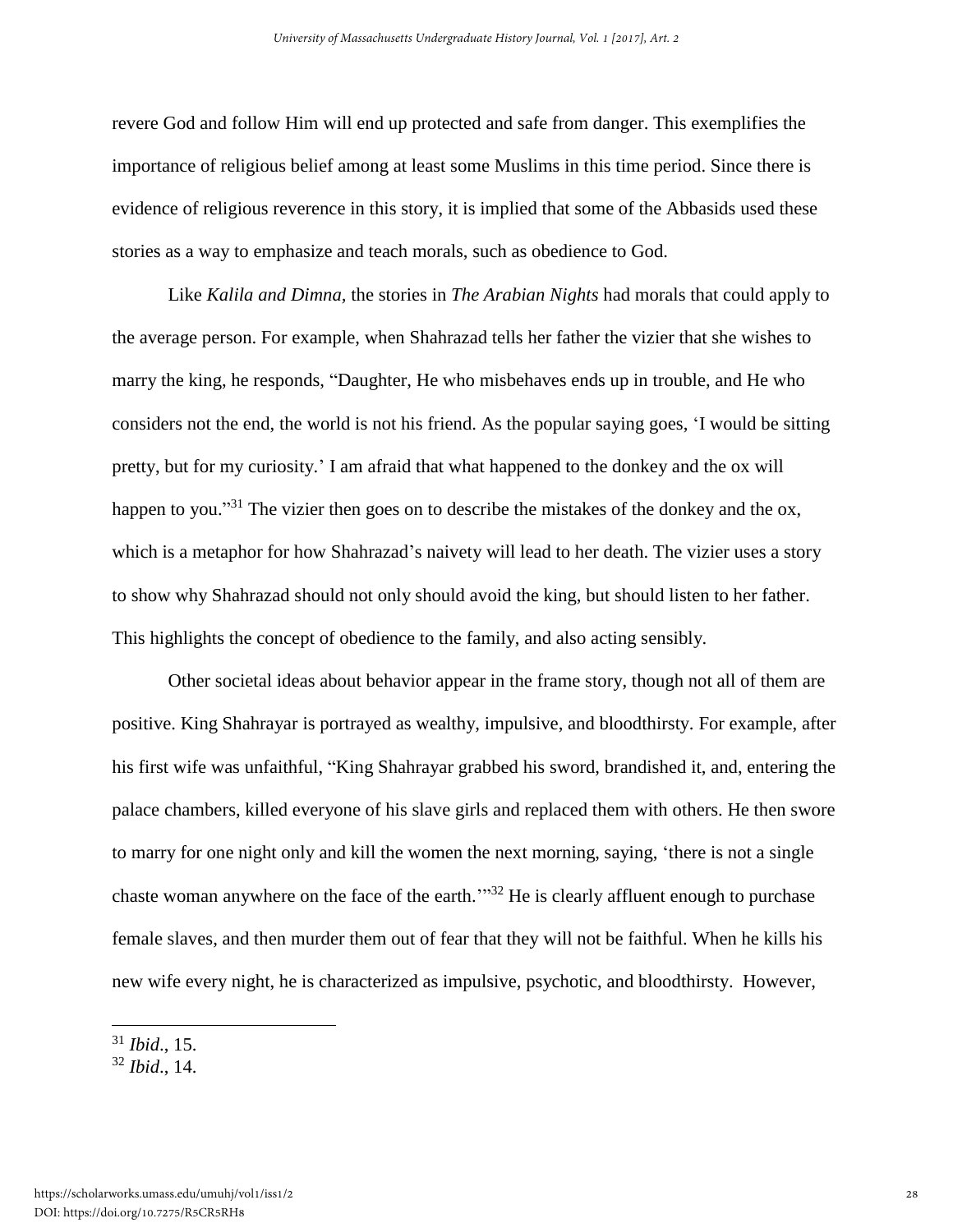the vizier, "who could not disobey [Shahrayar], put [each new wife] to death."<sup>33</sup> The rest of the stories balance around pleasing the king, and Shahrazad is always afraid that the king will be upset or bored and kill her. This sends the message that affluence and royalty allow someone to behave erratically. This also suggests that the royalty's authority is absolute and final, no matter how bloodthirsty or psychotic he may be.

Many of the stories in *The Arabian Nights* demonstrate the expectations of behavior for women. Often women are punished based on the severity of their behavior. For example, during "The Story of the Porter and the Three Ladies", a woman approached a porter in the market, and immediately led him to her house and introduced him to her sisters. Shahrazad said, "they went on drinking cup after cup [of wine] until the porter began to feel tipsy, lost his inhibitions, and was aroused. He danced and sang ballads and carried on with the girls, toying, kissing, biting...<sup>"34</sup> This behavior is seemingly harmless, but the stories portray the women as frivolous and promiscuous. Later, the events of the story turn much darker when two of the sisters' turn into hounds each night and the third sister has to beat them, because of a curse from a serpent.<sup>35</sup> The story of "The Porter and the Three Ladies" suggests that when women flirt, drink, and act frivolously, they are punished, because their behavior is not responsible. However, they do not have to pay for their misdeeds with their lives. If women commit more serious crimes, such as adultery, they are given much harsher punishments. For example, during Shahrazad's story of "The Enchanted King", a man "sliced [his wife] in half with his sword"<sup>36</sup> because she was unfaithful. Another example of this is during Shahrazad's "Tale of the Second Lady, the Flogged

- <sup>34</sup> *Ibid*., 87.
- <sup>35</sup> *Ibid*., 170.
- <sup>36</sup>*Ibid*., 78.

<sup>33</sup> *Ibid*., 14.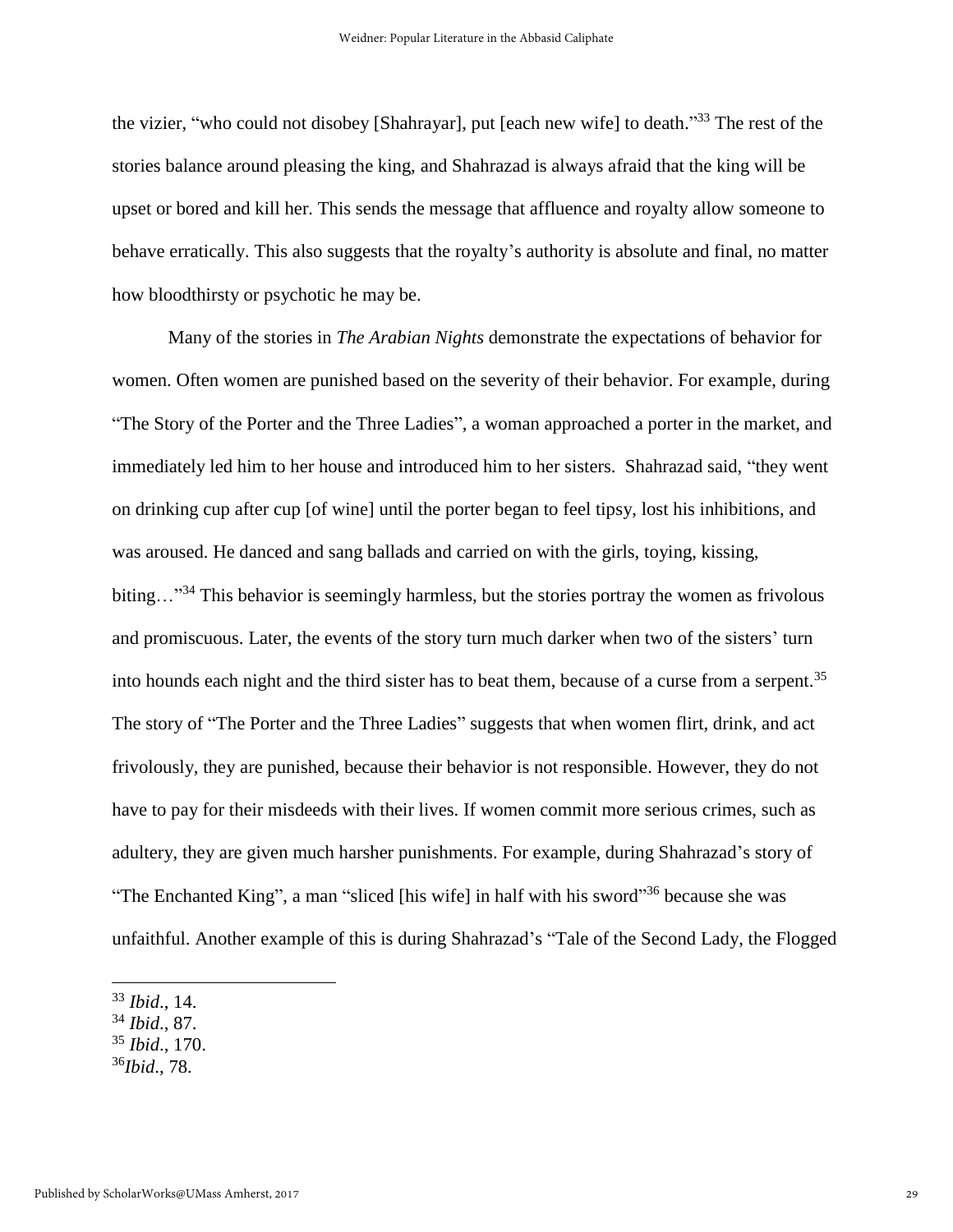One", a woman's husband was ready to "cut her in half" because "this is the punishment of those who break the vow."<sup>37</sup> When women commit severe crimes, they are often brutally punished. These stories suggest that women's behavior can be categorized, and their actions are punished according to how bad their behavior is.

Shahrazad's behavior suggests how women should behave. Shahrazad is clearly the heroine in *The Arabian Nights.* Despite her father's commands for her to "desist, sit quietly, and don't expose yourself<sup>338</sup> when she volunteers to marry the king, Shahrazad chooses to risk her life. She decides to marry the king because it would be "saving the people",<sup>39</sup> which is selfless and noble. It is also brave of her to spend each night telling the king stories, when she knows that if he is not thoroughly entertained, he will kill her. Shahrazad successfully solves the king's problem using intelligence and bravery. This indicates how women should behave in front of a king, and if they are virtuous and brave, they can be successful and still serve the royalty. According to these stories, the same expectations are not placed on men. Perhaps men had behavioral expectations, but this collection of stories focuses on the scrutiny of which women's behavior was observed. *The Arabian Nights* gives a deeper and more thorough understanding of history. Multiple people in Abbasid society shared the values described in these stories, so it can be assumed that many people also had these values. Primary documents from this time period can describe how one person was feeling, but shared stories demonstrate the calues of an entire culture.

<sup>37</sup> *Ibid*., 176.

<sup>38</sup> *Ibid*., 17.

<sup>39</sup> *Ibid*., 15.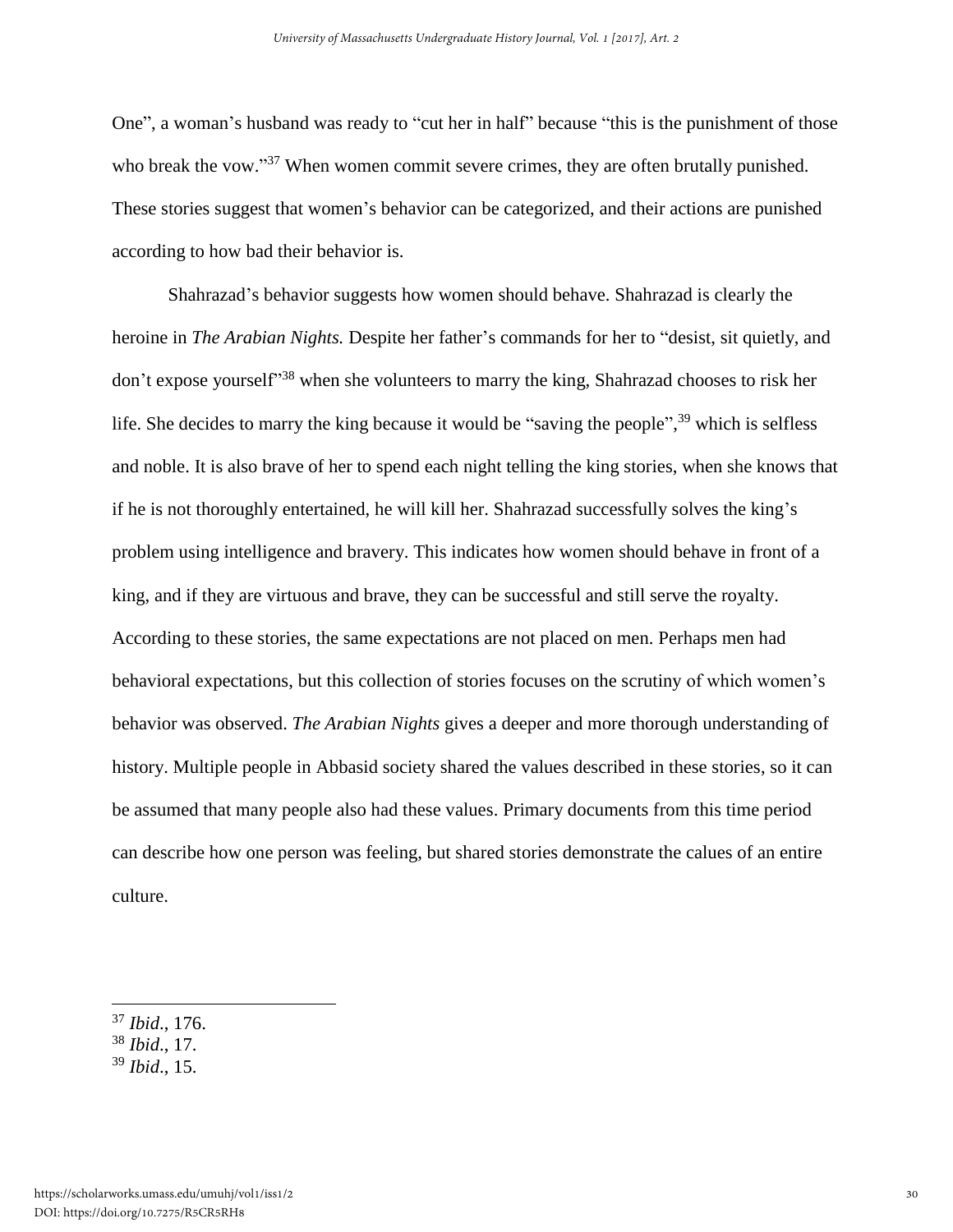In order to fully understand societies of the past, it is important to examine what people valued and how they perceived themselves. Analyzing the arts, specifically literature, is an effective way to do this. Poetry, *Kalila and Dimna*, and *The Arabian Nights* showed what the Abbasids (mostly the people in the courts) valued outside of the political and social problems that would typically define this era. While these texts may reflect the political or social problems, examining the culture is a different way to learn about how the Abbasids reacted to the societal tensions and issues. The study of history often includes analyzing concrete events, like succession, war, etc. Many history teachers have to skip over analyzing the culture of a time period in order to give the broadest possible perspective. These stories offer an alternative to the primary documents where "the great men of history" chronicle every war and event with their biases. Because these texts were appreciated by an entire court and often were appreciated by several generations, it reflects the deeper values that the Abbasids had.

#### Works Cited

*The Arabian Nights*, translated by Hussain Haddawy. New York: W.W. Norton & Company, 1990.

- Hamori, A. "Love Poetry (ghazal)," in *The Cambridge History of Arabic Literature*, edited by Julia Ashtiany, T.M. Johnstone, J.D. Latham, R.B. Serjeant, and G. Rex Smith, 215. Cambridge: Cambridge University Press, 1990.
- Harb, F. "Wine Poetry (khamriyyat)," in *The Cambridge History of Arabic Literature*, edited by Julia Ashtiany, T.M. Johnstone, J.D. Latham, R.B. Serjeant, and G. Rex Smith, 230-231. Cambridge: Cambridge University Press, 1990.